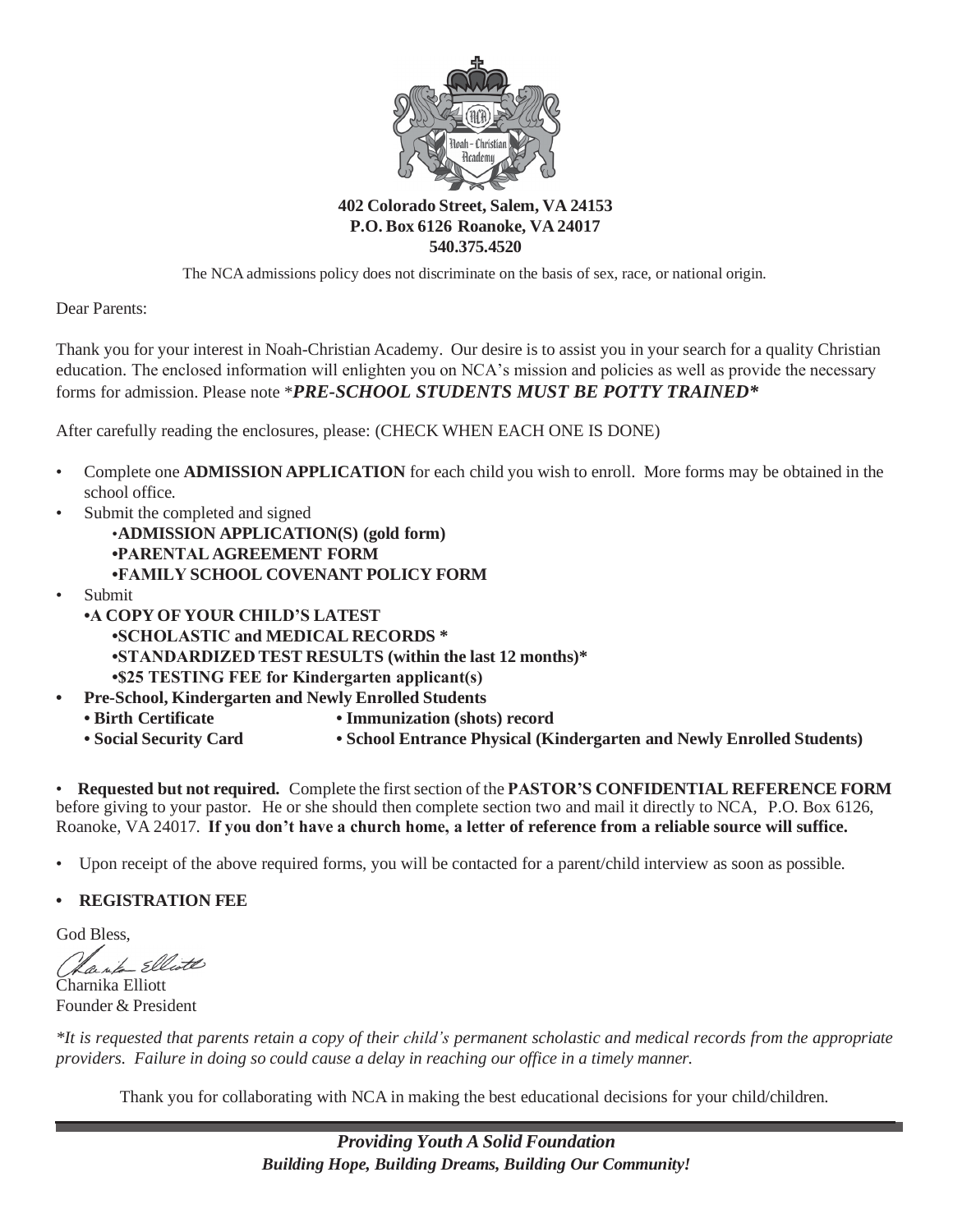## *For New Enrollment Only* **ADMISSION APPLICATION** *Noah-Christian Academy* 402 Colorado Street, Salem, VA 24153

*An addition to Noah-Christian Community Center, Angels of Hope Outreach Ministry, Inc.*

# **Office Use Only**

Date Received

Amt. Reg. Rcv'd.

Cash Check #

Interview Date

By\_\_\_\_\_\_\_\_\_\_\_\_Grade\_\_\_\_\_\_\_\_\_\_

| <b>Student Information</b>                                                                 |            |                      |                       |                               |                                |           |
|--------------------------------------------------------------------------------------------|------------|----------------------|-----------------------|-------------------------------|--------------------------------|-----------|
| Applying for Grade                                                                         |            | **When? (month/year) |                       |                               |                                |           |
| **If applying for Kindergarten, child must be 5 years old by September 30.                 |            |                      |                       |                               |                                |           |
| Name - Last<br>Middle<br>First                                                             |            |                      |                       |                               |                                |           |
| Name used in school                                                                        |            |                      |                       | Social Security # (Important) |                                |           |
| <b>Mailing Address</b>                                                                     |            | City                 |                       | <b>State</b>                  | Zip Code                       |           |
| Home Phone                                                                                 | <b>Sex</b> | Age                  | Date of Birth         |                               | Place of Birth                 |           |
| Names/ages of other children in family                                                     |            |                      |                       |                               |                                |           |
|                                                                                            |            |                      |                       |                               |                                |           |
| <b>Parent Information</b>                                                                  |            |                      |                       |                               |                                |           |
| Father/Guardian                                                                            |            |                      |                       |                               |                                |           |
| Employer/Job Title                                                                         |            | Work#                |                       |                               | Is this your direct extension? |           |
| Cell Phone #                                                                               |            |                      | <b>E-mail Address</b> |                               |                                |           |
| Marital Status (Circle all that apply)                                                     |            | Married              | Widowed               | Separated                     | Divorced                       | Remarried |
| Father's statement of faith in and relationship to Jesus Christ                            |            |                      |                       |                               |                                |           |
|                                                                                            |            |                      |                       |                               |                                |           |
| Church Membership - Name                                                                   |            |                      | <b>Address</b>        |                               |                                |           |
|                                                                                            | Regularly  | Not Regularly        | Pastor's Name         |                               |                                | Phone     |
| Attend (please circle)                                                                     |            |                      |                       |                               |                                |           |
| Mother/Guardian                                                                            |            |                      |                       |                               |                                |           |
| Employer/Job Title                                                                         |            | Work#                |                       |                               | Is this your direct extension? |           |
| Cell Phone #                                                                               |            |                      | E-mail Address        |                               |                                |           |
| Marital Status (Circle all that apply)                                                     |            | Married              | Widowed               | Separated                     | Divorced                       | Remarried |
| Mother's statement of faith in and relationship to Jesus Christ                            |            |                      |                       |                               |                                |           |
|                                                                                            |            |                      |                       |                               |                                |           |
| Church Membership - Name                                                                   |            |                      | Address               |                               |                                |           |
| Attend (please circle)                                                                     | Regularly  | Not Regularly        | Pastor's Name         |                               |                                | Phone     |
| <b>Medical/Emergency Information</b>                                                       |            |                      |                       |                               |                                |           |
| At the present time, does the applicant have a communicable disease? Yes                   |            |                      |                       |                               | N <sub>o</sub>                 |           |
| Are there any allergies, medical problems, or instructions about which we should know?     |            |                      |                       |                               |                                |           |
| Explain                                                                                    |            |                      |                       |                               |                                |           |
| Family Physician                                                                           |            | Phone                |                       |                               | Hospital preferred             |           |
| Names of relatives or responsible persons to contact in case the parents cannot be reached |            |                      |                       |                               |                                |           |
| Name                                                                                       |            | Phone                |                       |                               | Relationship                   |           |
| Name                                                                                       |            | Phone<br>Phone       |                       |                               | Relationship<br>Relationship   |           |

#### **Continued**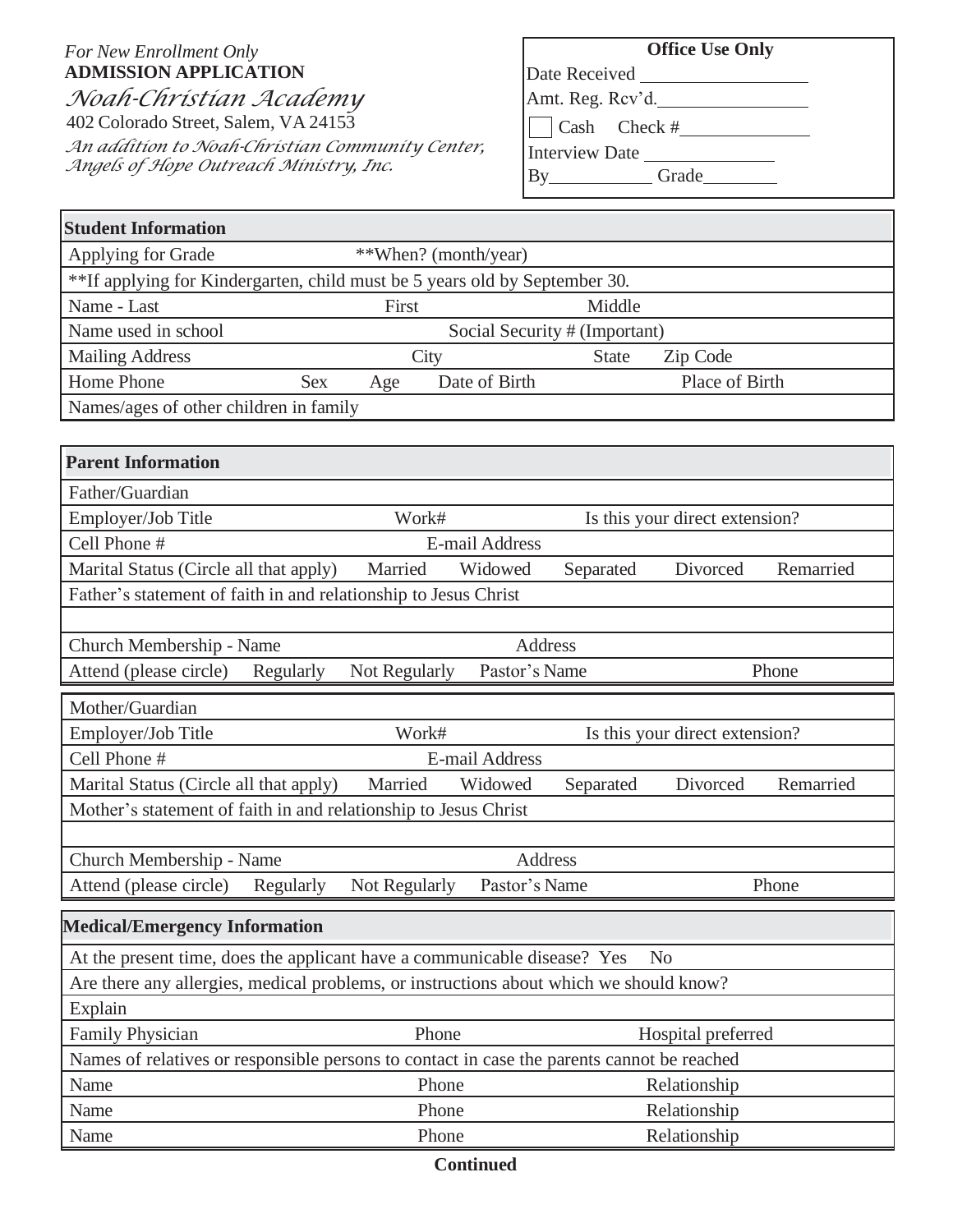|                 | <b>Previous School Information</b>                |                                                                                |                                                                                                            |
|-----------------|---------------------------------------------------|--------------------------------------------------------------------------------|------------------------------------------------------------------------------------------------------------|
|                 |                                                   |                                                                                | List all schools the student has attended, including preschools, home-schooling and/or day care            |
| Dates           | Grades                                            | Name of School                                                                 | Address                                                                                                    |
|                 |                                                   |                                                                                |                                                                                                            |
|                 |                                                   | Has any grade been repeated? Yes No If yes, which one?                         |                                                                                                            |
| Reason          |                                                   |                                                                                |                                                                                                            |
|                 | Has applicant had any discipline problems? Yes No |                                                                                |                                                                                                            |
| If yes, explain |                                                   |                                                                                |                                                                                                            |
|                 | progress? Yes No If yes, explain                  |                                                                                | Does the applicant have any physical, emotional, or mental handicaps which may affect activities or        |
|                 |                                                   |                                                                                |                                                                                                            |
|                 |                                                   | regularly administered school achievement tests? Yes No If yes, explain        | Has the applicant ever taken any type of psychiatric, psychological, or educational testing other than the |
|                 |                                                   |                                                                                |                                                                                                            |
|                 |                                                   | Has applicant received any type of tutoring or therapy? Yes No If yes, explain |                                                                                                            |
|                 |                                                   |                                                                                |                                                                                                            |

**Father/Guardian Signature Date Mother/Guardian Signature Date**

**Send this form with the Parental Agreement Form, and the Family-School Covenant Policy Form**  along with registration fee to the school office. Interviews will be scheduled upon receipt and review of **completed application.**

# *Providing Youth A Solid Foundation*



*Building Hope, Building Dreams, Building Our Community!*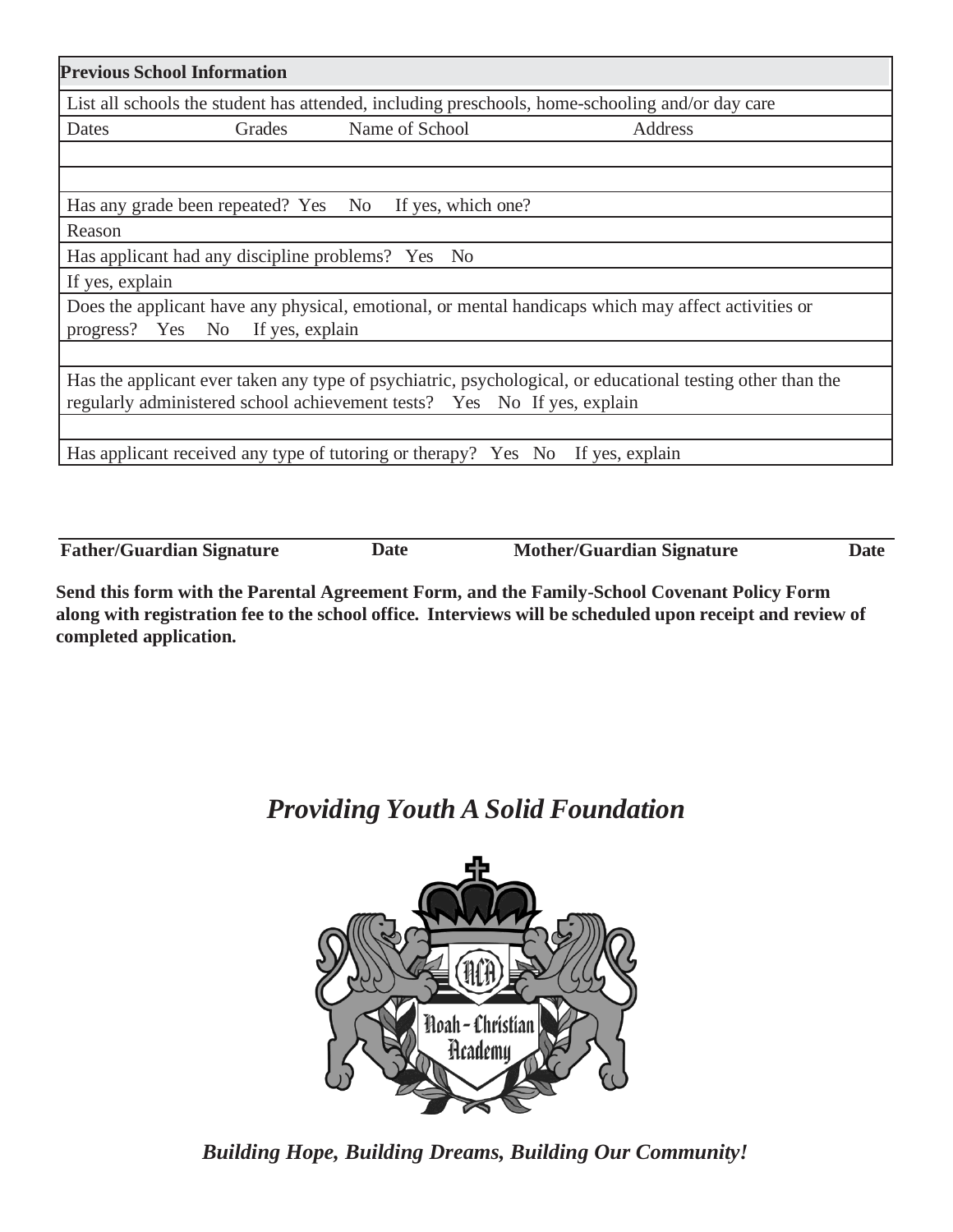

# *Noah-Christian Academy*

#### **Tuition 2022-2023**

| Pre-K3<br>1 Child                     | <b>Annual</b>    | <b>Semi-Annual</b> | 10 Months      | 11 Months            |
|---------------------------------------|------------------|--------------------|----------------|----------------------|
| Half Day - 3 days                     | \$3600           | \$1800             | \$360          | \$327.27             |
| Half Day - 5 days<br>All Day - 5 days | \$4200<br>\$4800 | \$2100<br>\$2400   | \$420<br>\$480 | \$381.81<br>\$436.36 |
| $Pre-K4$ -<br>6 <sup>th</sup> Grade   | <b>Annual</b>    | <b>Semi-Annual</b> | 10 Months      | 11 Months            |
| 1 Child                               | \$5500           | \$2750             | \$550          | \$500                |
| 2 Children                            | \$8300           | \$4150             | \$830          | \$754.54             |
| 3 Children                            | \$10,700         | \$5350             | \$1070         | \$972.72             |

## **Payment Options:**

The tuition rates listed above can be paid Annually, Semi-Annually, 10 Monthly or 11 Monthly installments as follows:

| Annually           | September $1st$                    |
|--------------------|------------------------------------|
| Semi-Annually      | September $1st$ and February $1st$ |
| Ten Month Plan:    | September $1st$ through June $1st$ |
| Eleven Month Plan: | September $1st$ through July $1st$ |

**We offer a discount for those who wish to pay their tuition in one or two installments. If you pay your entire bill up front (by September 1st) you will receive a 5% discount, this discount does not apply to**  any other fees (ex. book fees). If you pay it in two installments (September 1<sup>st</sup> & February 1<sup>st</sup>) you will **receive a 3% discount, this discount does not apply to any other fees (ex. book fees).**

**Payments in all plans are due in the office by the 1st and/or 15th of every month varying on selected preference. A late charge of \$10 applies after the due date and an additional \$10 will be applied every**  10 days thereafter. If a check is returned due to Non-Sufficient Funds there will be a \$25 fee applied to **the account. If not paid by the 30th of the month your child is subject to mandatory withdrawal from school until all finances are settled with the school administrator.**

**If you need tuition assistance, please inquire about the Virginia Tax Credit Program, requirements and qualifications.**

*\*\*We are seeking students to be enrolled by Friday, July 1, 2022*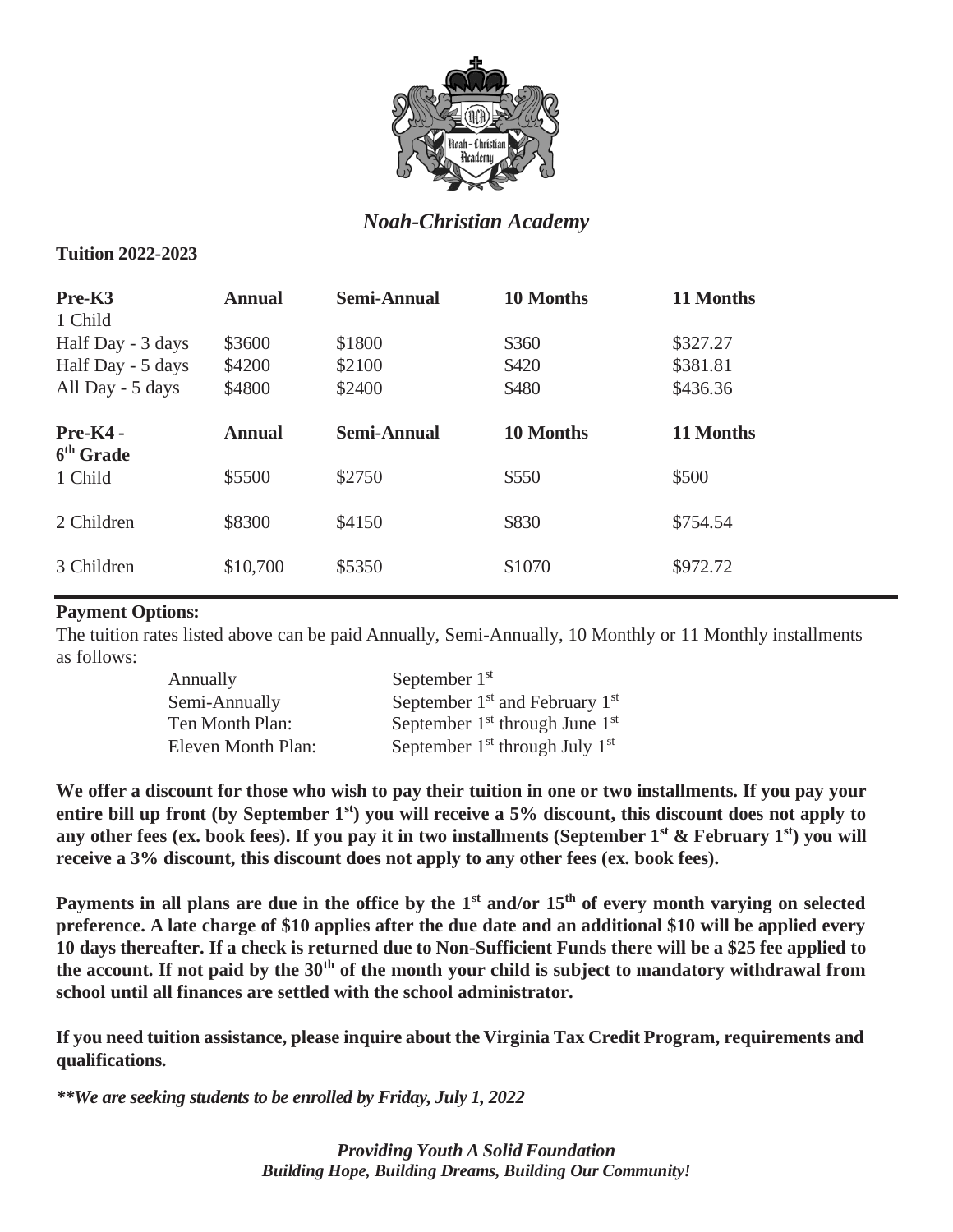

## *Noah-Christian Academy* **2022-2023 Registration and Curriculum Fee Information Pre-K3 & Pre-K4**

- A non-refundable **Registration Fee** per student is payable with submission of all applications.

\$100.00 Registration Fee if paid by March 29, 2022

\$125.00 Registration Fee if paid by April 29, 2022

\$150.00 Registration Fee if paid after April 30, 2022

**- Pre-K3 Curriculum fee of \$75** is due with application submission.

**- Pre-K4 Curriculum and Uniform fee of \$125** is due with application submission.

(See attached with details on uniform colors and sizes)

- **Pre-K4 Graduation fee \$30**

**\*\*Please note curriculum fees are subject to change based on current market prices\*\***

## **NCA Parent Agreement**

| Name(s) of Child(ren) $2022-2023$    |                                                            | Grade                                                                                                  |                                       |  |
|--------------------------------------|------------------------------------------------------------|--------------------------------------------------------------------------------------------------------|---------------------------------------|--|
|                                      | We prefer to make tuition payments by (please circle one): |                                                                                                        |                                       |  |
| 10 month plan                        | 11 month plan                                              | <b>Semi-Annual</b><br><b>Total Tuition divided by 2</b>                                                | <b>Annual</b><br><b>Total Tuition</b> |  |
| For monthly plans please circle one: |                                                            |                                                                                                        |                                       |  |
| $1st$ of month                       | 15 <sup>th</sup> of Month                                  |                                                                                                        |                                       |  |
|                                      |                                                            | ****A letter and/or phone call is to be expected if a payment cannot be made or if it will be late.*** |                                       |  |

**We agree to the above commitment. We recognize the importance of our faithfulness and understand that if any policies or procedures are broken, our enrollment may be placed under a probationary period.**

Father's Signature Date Mother's Signature Date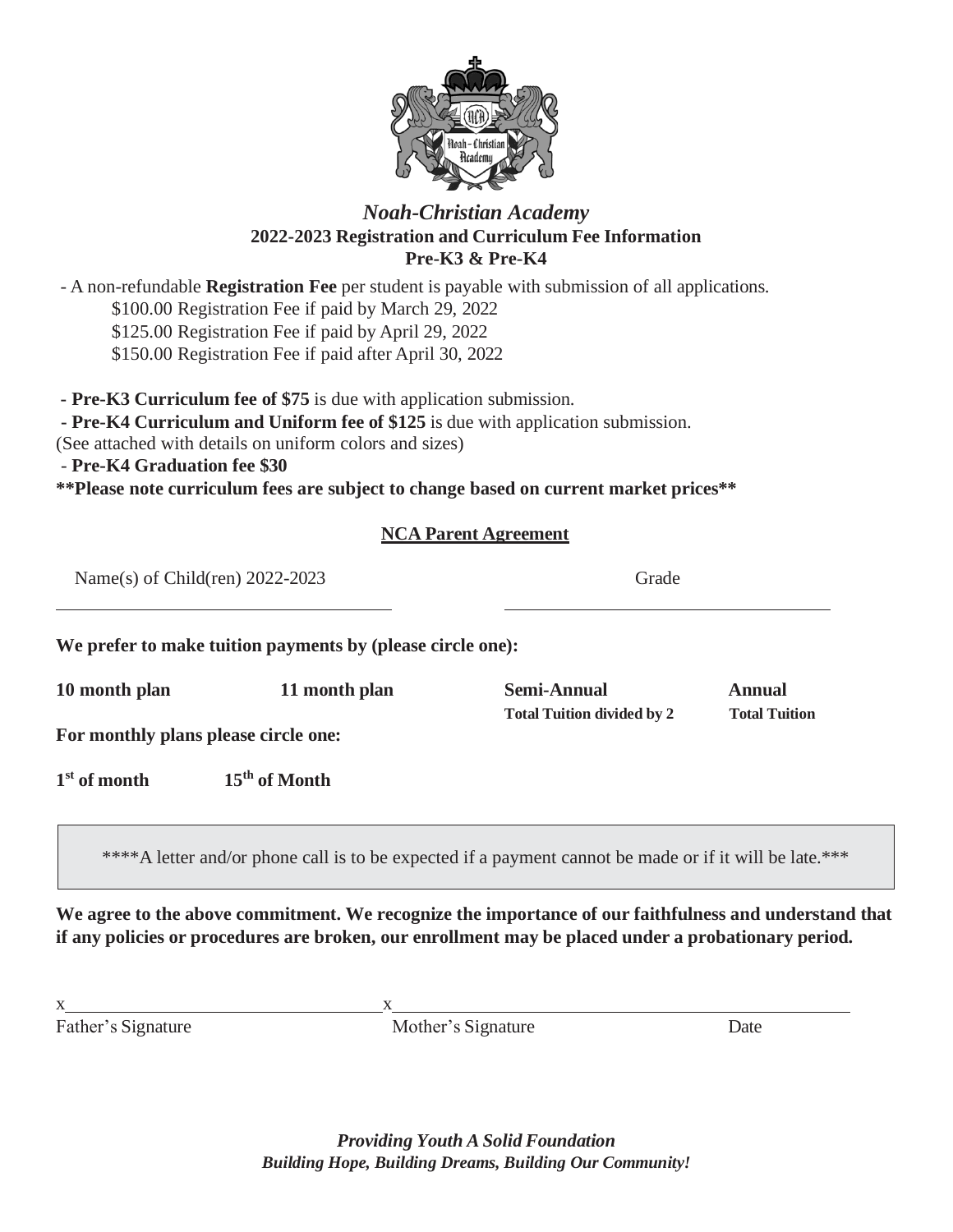

## *Noah-Christian Academy* **2022-2023 Registration and Curriculum Fee Information Kindergarten through 6th Grade**

- A non-refundable **Registration Fee** per student is payable with submission of all applications. \$100.00 Registration Fee if paid by March 29, 2022 \$125.00 Registration Fee if paid by April 29, 2022 \$150.00 Registration Fee if paid after April 30, 2022

**- A Testing Fee of \$25** for all beginning Kindergartners is payable at time of enrollment.

**- Kindergarten Curriculum fee is \$150** and is payable as 1/2 due with application submission and the remainder made in payments in accordance with tuition payments. **\*\*Please note curriculum fees are subject to change based on current market prices\*\***

## - **1 st through 5 th grade Standardized Testing fee is \$60**

- **1 st through 5 th grade Curriculum fee is \$325** and is payable as 1/2 due with application submission and the remainder made in payments in accordance with tuition payments. (See attached with details on uniform colors and sizes)

|                                 | <b>NCA Parent Agreement</b> |       |
|---------------------------------|-----------------------------|-------|
| Name(s) of Child(ren) $2022-23$ |                             | Grade |

**We prefer to make tuition payments by (please circle one):**

| 10 month plan                        | 11 month plan             | <b>Semi-Annual</b>                                                                                                                                                                                           | <b>Annual</b>        |
|--------------------------------------|---------------------------|--------------------------------------------------------------------------------------------------------------------------------------------------------------------------------------------------------------|----------------------|
| For monthly plans please circle one: |                           | <b>Total Tuition divided by 2</b>                                                                                                                                                                            | <b>Total Tuition</b> |
| $1st$ of month                       | 15 <sup>th</sup> of Month | 11 month plan                                                                                                                                                                                                |                      |
|                                      |                           | ****A letter and/or phone call is to be expected if a payment cannot be made or if it will be late.***                                                                                                       |                      |
|                                      |                           | We agree to the above commitment. We recognize the importance of our faithfulness and understand that<br>if any policies or procedures are broken, our enrollment may be placed under a probationary period. |                      |
|                                      |                           |                                                                                                                                                                                                              |                      |
| Father's Signature                   |                           | Mother's Signature                                                                                                                                                                                           | Date                 |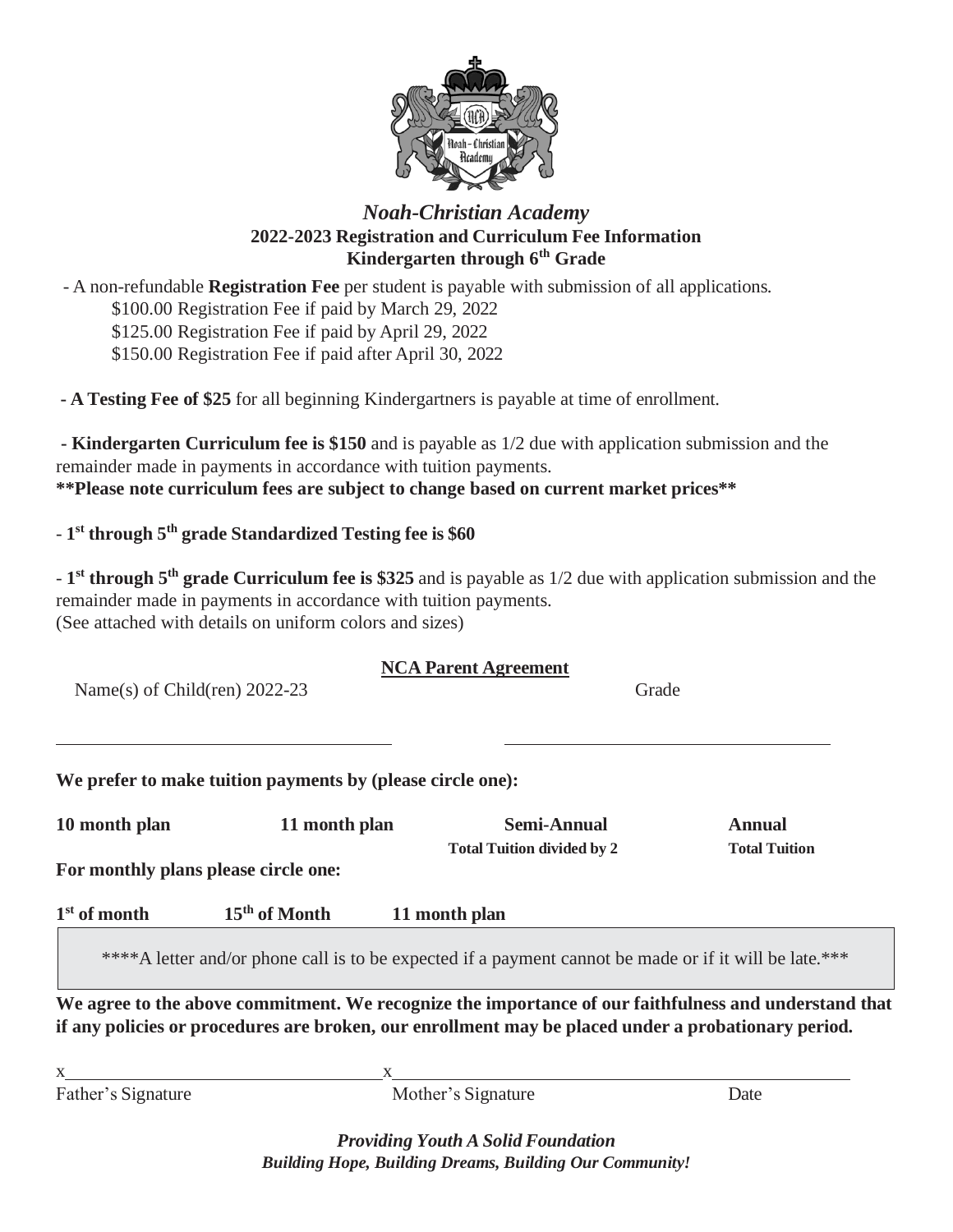

# **NCA Statement of Faith:**

## **Salvation of Grace**

We believe in salvation by grace. This is a free gift from God, given to all who believe in His Son Jesus, the Christ, and accept Him as the Lord of their life.

*(Matthew 16:21-26) (John 3:16-19) (John 14:6) (Acts 4:12) (Romans 10:9-13) (Ephesians 2:4-9) (I John 5:9-12)*

## **Deity of Christ**

We believe in the deity of our Lord, Christ Jesus. Jesus is God incarnate, and was manifest in human flesh. He was like us in all ways except for one, being free from sin. *(Isaiah 9:6-7) (John 1:1-14) (John 5:22-23) (John 8:54-58) (John 10:30)*

## **Holy Bible is the Inspired Word of God**

We believe that the Bible is the inspired Word of God. The Word of God is eternal and unbroken. *(Numbers 23:16-19) (John 1:1-14) (II Timothy 3:15-17)*

## **God exists in Three Persons – The Trinity**

We believe in one God, eternally existent in three persons: God the Father, God the Son, and God the Holy Spirit. *(Deuteronomy 6:4-5) (Matthew 28:19-20) (Mark 12:28--31) (I John 5:7)*

## **Virgin Birth of Christ**

We believe that our Lord was conceived by the Holy Ghost, born of the Virgin Mary. *(Isaiah 7:14) (Matthew 1:18-23)*

#### **Christ Died for our Sins**

We believe in the vicarious atoning death of Jesus, who died on the cross so that we might live - offering Himself up as the perfect sacrifice for sinful man. *(Romans 5:6-10) (I Thessalonians 5:9-10)*

#### **Bodily Resurrection and Ascension of Christ**

We believe that Christ is the risen Saviour. Jesus rose from the dead, ascended into heaven, and is seated at the right hand of the Father.

*(Acts 1:8-11) (Romans 8:31-35)*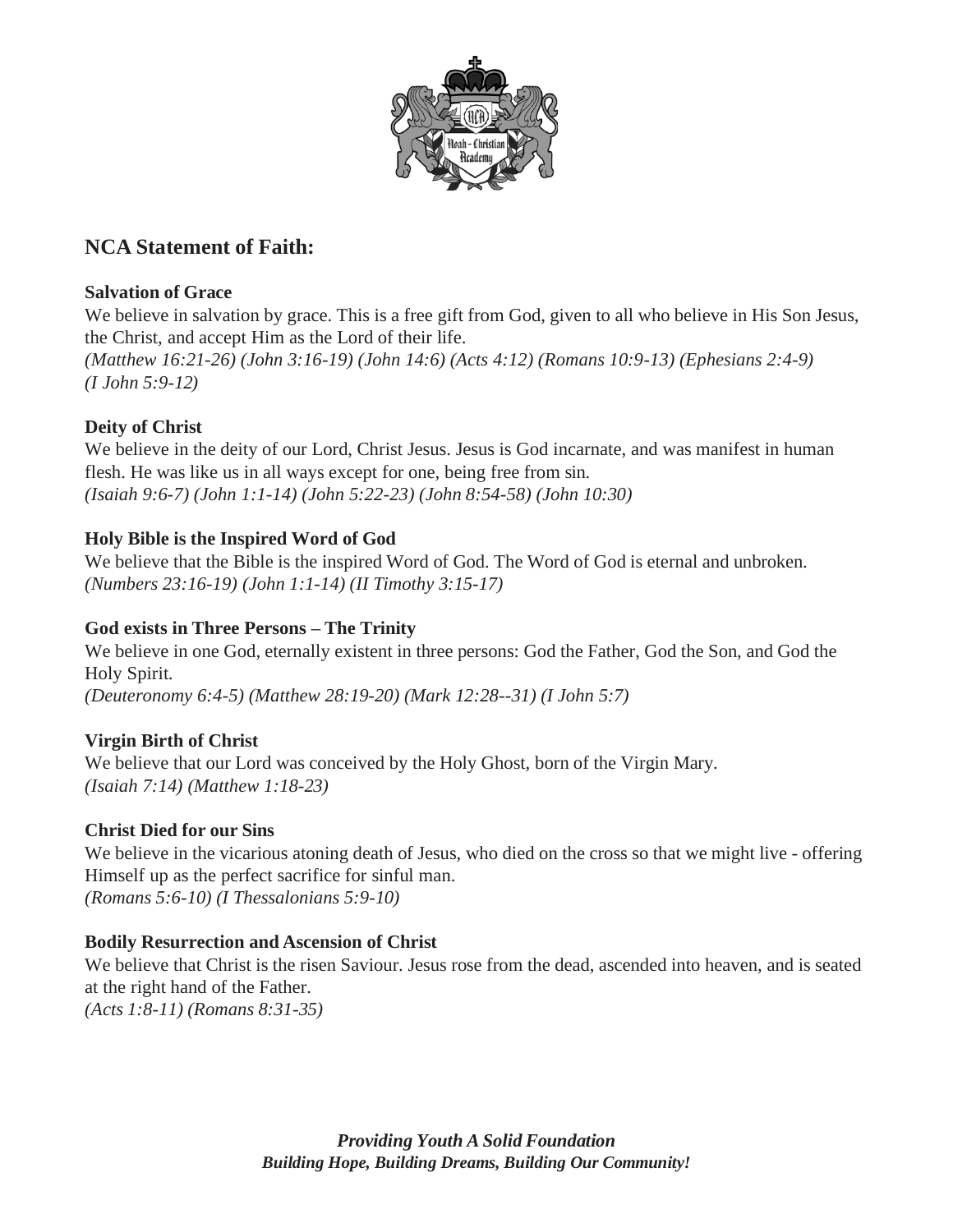## **Christ Defeated Satan**

We believe that Christ defeated Satan through the cross and through Him we have redemption and victory. *(Romans 5:15-19) (John 16:33) (Hebrews 2:14-15)*

## **Water Baptism**

We believe that all believers should receive water baptism, as a demonstration of our faith, as in obedience to the commandment of our Lord. This act demonstrates a commitment by the believer, and should be accompanied by a renewal and sanctification via the Holy Spirit. Water baptism is an outward symbol of spiritual identification with Christ death, burial, and resurrection. *(Matthew 28:18-20) (Mark 1:4-11)*

## **Fruits and Gifts of The Holy Spirit**

We believe in the fruits and gifts of the Holy Spirit, for the edification of the body of believers, and enabling the believer to live a life pleasing to God. *(Matthew 7:13-23) (Acts 2:38-39) (Romans 12:4-8) (I Corinthians 12:1-12) (I Corinthians 13:1-3) (Galatians 5:22-26)*

## **Bodily Resurrection of Saints to Eternal Life**

We believe in the bodily resurrection of the saints to eternal life. *(Isaiah 26:19) (Daniel 12:1-3) (Matthew 22:30-32) (Mark 12:25-27) (Luke 20:34-38) (John 5:25-29) (Romans 8:22-23) (I Corinthians 15:35-45) (I Corinthians 15:51-55) (I Corinthians 15:20-28) (Philippians 3:20-21) (I John 3:1-3) (Revelation 20:4-6)*

#### **Second Coming of Jesus Christ**

We believe in the second coming of our Lord, Jesus Christ. *(Matthew 24:1-44) (John 14:1-3) (Acts 1:9-11) (I Corinthians 15:20-24) (I Thessalonians 4:15-17) (I Thessalonians 5:1-3) (II Thessalonians 2:1-4) (Titus 2:11-13)*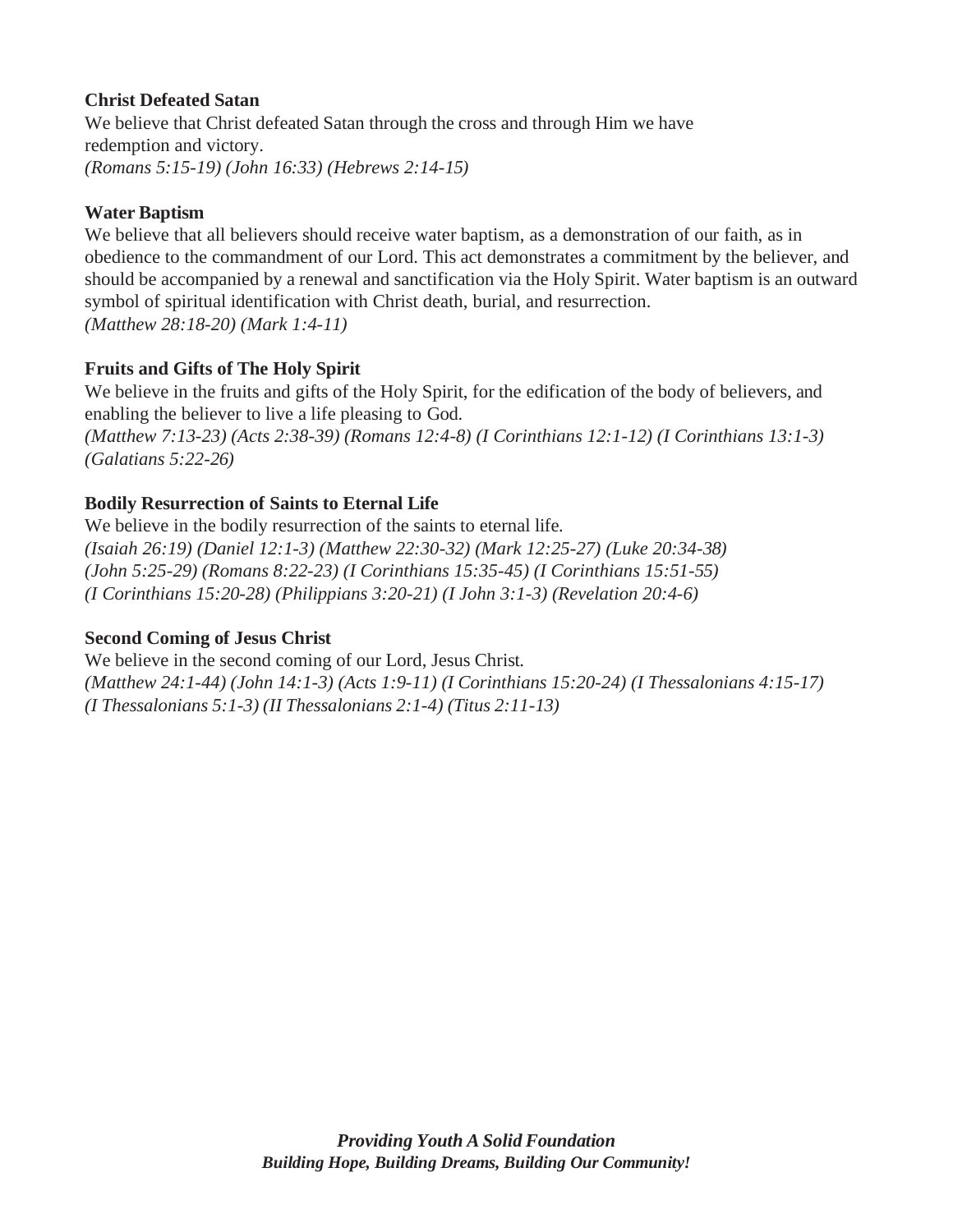

# *Noah-Christian Academy* **Family-School Covenant Policy**

## **Brief Statement of Faith:**

Believes the Holy Bible is God's Word directed by His Holy Spirit. That His word is perfect, just and pure and contains no error. Is a believer in Jesus Christ, that He was crucified, buried and raised from the dead and it is by grace and through faith that believers obtain salvation. Believes in the unity and power of the trinity; Father, Son and the Holy Ghost. Believes in God's perfect holiness, infinite power and wisdom. Believes that the Holy Spirit is the convictor of the world and sin and Jesus is the source to obtain discipline and power to live a "Christ-like" life.

## **For the Parents**

We agree to comply with the educational philosophy, objectives and principles of the school covenant and belief statement. We agree to work together with the teachers and staff as a spiritual team in training our children in God's Holy Word. If at any time, the spirit of unity is broken and the communication is depleted, we will withdraw our children from Noah-Christian Academy. We understand that the willful disobedience and noncompliance by our children to the same principles and guidelines may result in dismissal from Noah-Christian Academy.

 $X$  X

Father's Signature Date Date Mother's Signature Date

**For the Student**

(Parents please read and explain to your child/children)

I acknowledge and understand that Christian teachers are an extension of my parents. I will make every effort to obey them as they train and educate me according to God's Word. I will endeavor at all times to follow the principles and guidelines of this covenant both in and out of school as I seek to glorify Jesus Christ. I understand that my willful disobedience to NCA's principles and guidelines may result in my dismissal of the school.

X

Student(s) Signature(s) Date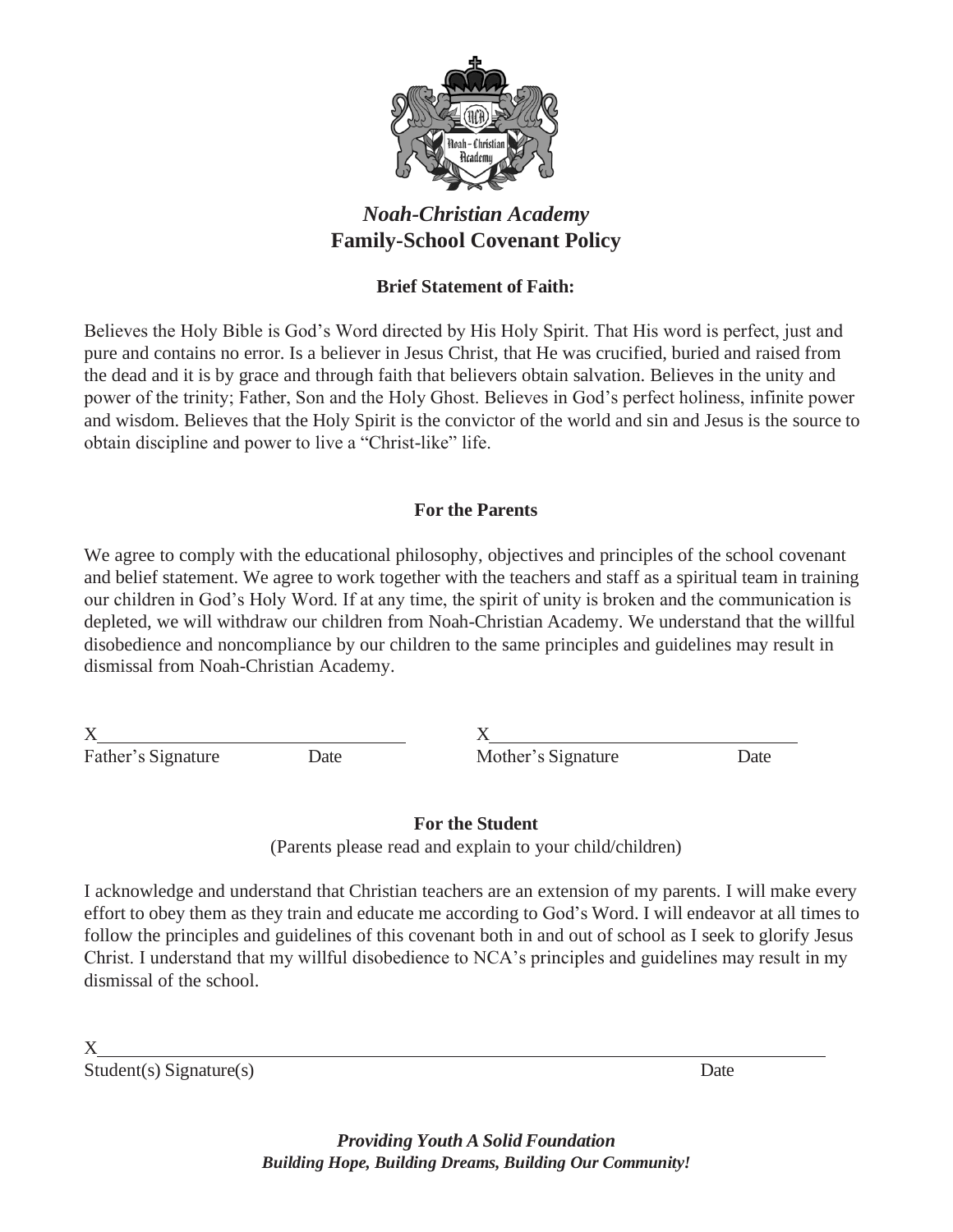

#### **CONFIDENTIAL REFERENCE FORM**

#### **Noah-Christian Academy an addition to Noah-Christian Community Center, Angels of Hope Outreach Ministry, Inc.**

*Part I. To be completed by the family after complete review of the enclosed statement of faith.*

#### After you have filled in Part I, please give the attached letter and this form to your pastor to complete and mail **directly to the school.**

| Names of Parents                            |              |
|---------------------------------------------|--------------|
| Names & Grades of Children applying to NCA_ |              |
| <b>Family Address</b>                       | Phone        |
| Name & Address of Church                    |              |
| Name of Pastor                              | <b>Phone</b> |

We have read the enclosed letter and statement of faith from NCA and the family-school covenant policy. We agree to the guidelines that pertain to our family and our relationship with our local church and NCA. With full compliance we hereby request a completed reference from our Pastor.

Parent's Signature Date

#### *Part II. To be completed by the Pastor, after careful review of the enclosed information.*

• Please identify any of the doctrinal statements listed on the Statement of Faith form that are inconsistent with the beliefs of your church.

Does this family attend your church regularly? Yes No

Comments

Is this family members of your church? Yes No Is this family actively involved in ministering and/or serving in the church?

Please describe the family's "daily Christian walk" (vocational, social/entertainment, financial life, etc.)

Is there any additional information you would like to share while considering the admission of this family?

Do you recommend this family for admission to NCA?

I have read the enclosed letter from NCA and the statements of faith.

Pastor's Signature Date *Please return this form within five days of application submission. God Bless!*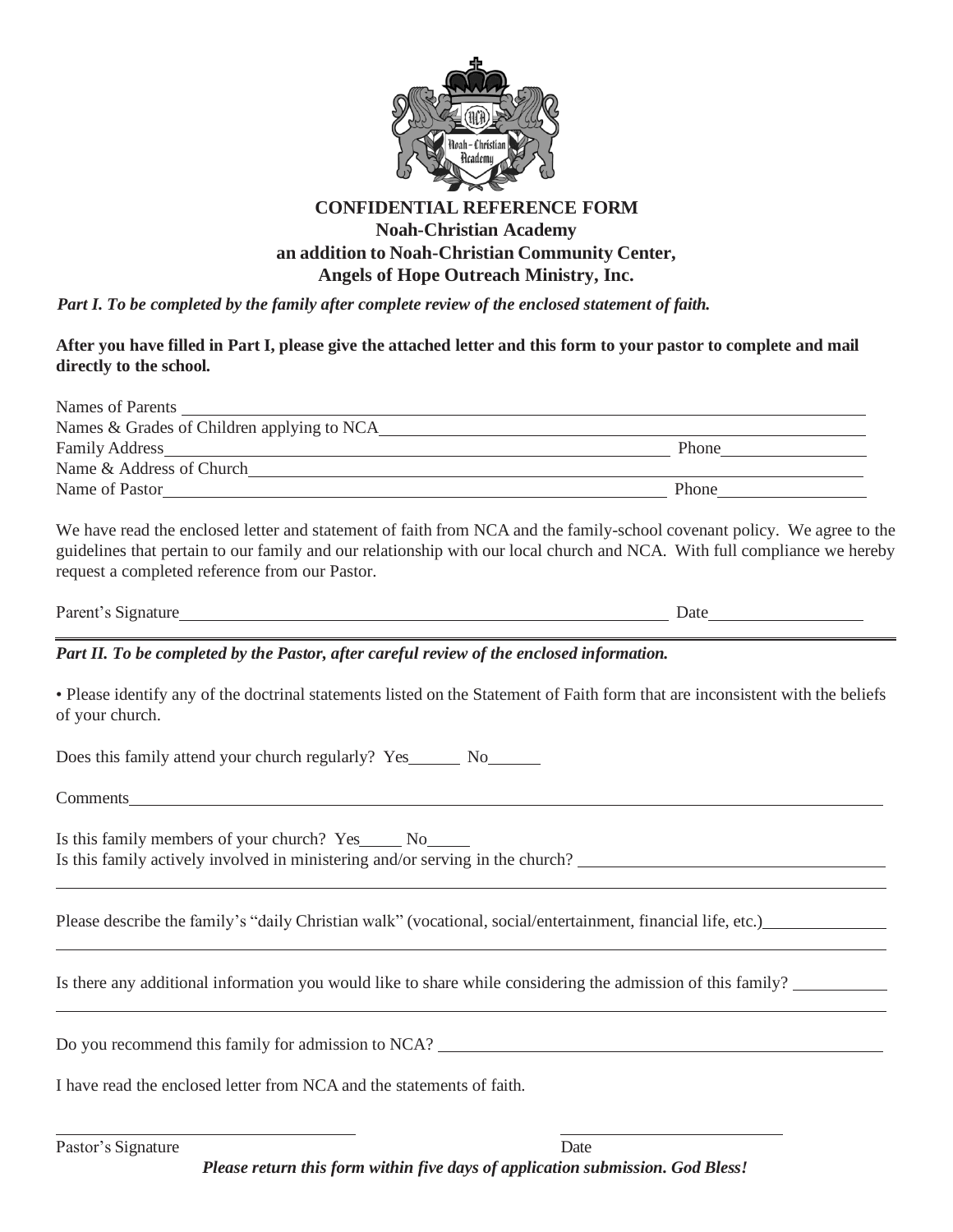

**402 Colorado Street, Salem, VA 24153 P.O. Box 6126 Roanoke, VA 24017 540.375.4520**

Dear Pastors,

I send you greetings on behalf of the Noah-Christian Academy. We are a new founded Private Christian School extended from the Noah-Christian Community Center, Angels of Hope Outreach Ministry, Inc. It is our mission to collaborate with families and churches of like faith in building a strong Christian foundation in our children. We seek to enroll believers who demonstrate brotherly love, family togetherness, church loyalty and personal purity through their salvation. Your unbiased support in helping us distinguish such families is greatly appreciated. Our goal is to break generational curses through the power, anointing and word of God and we're seeking to enhance the spiritual walks of both our students and their families.

We strongly believe in providing a Christian Education for all children. As a result, we are working to partner with other local churches and organizations to support in financially assisting qualifying families. All applications submitted to NCA will be considered on an individual basis. We do however ask parents to adhere to the enclosed statement of faith.

The submission of a Pastoral Reference is a varying factor pertaining to enrollment of students to NCA. Please review and complete the enclosed Confidential Reference Form within five days of application submission. Forms may be mailed to NCA, PO Box 6126 Roanoke, VA 24017.

Thanks for your attention to this matter. We appreciate your support in educating our youth in Christ.

God Bless,

Clarita Elliote

Charnika Elliott, President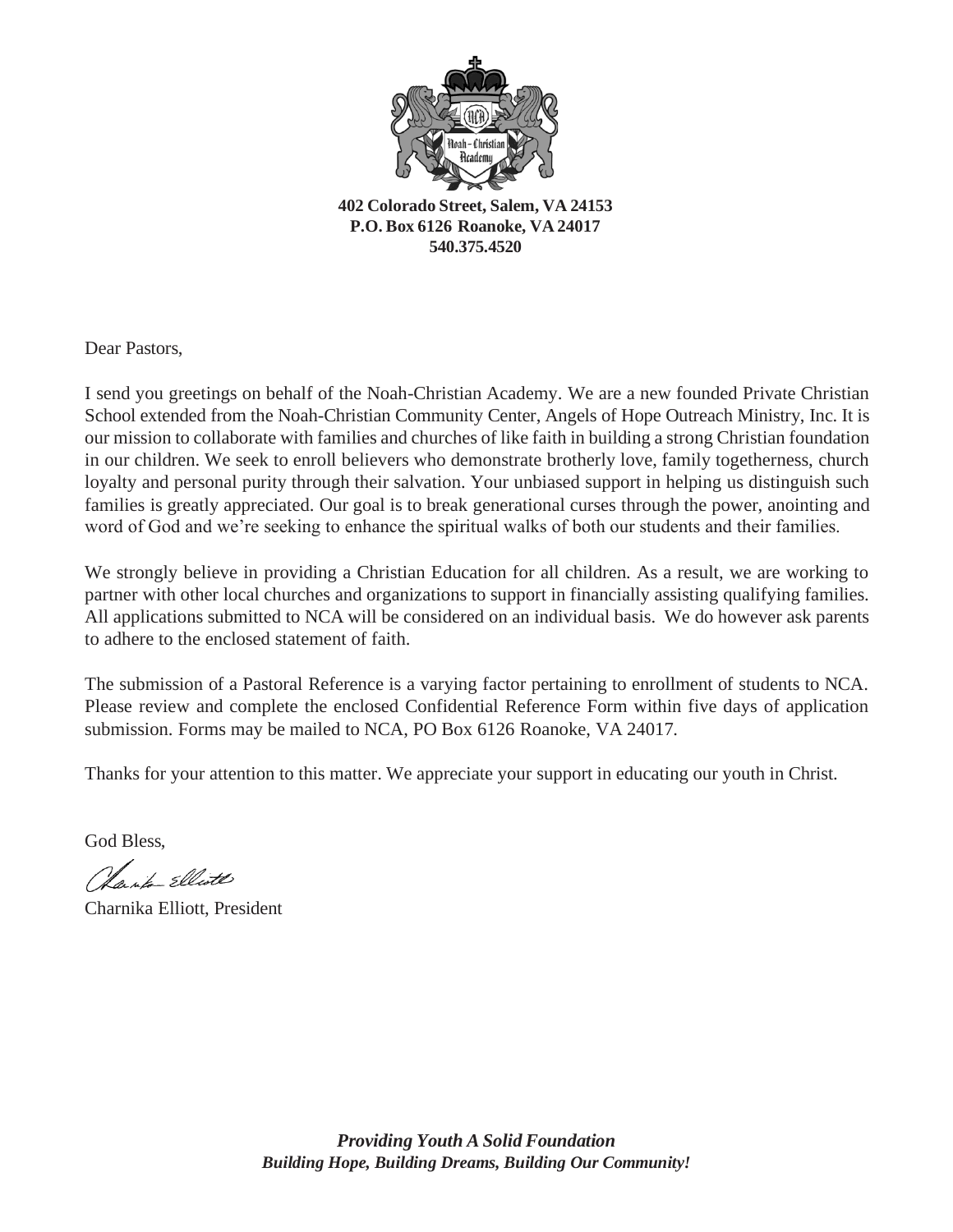

## **STUDENT RECORD RELEASE FORM**

| To Releasing School Counselor: |              |          | Date |  |
|--------------------------------|--------------|----------|------|--|
| <b>School Name:</b>            |              |          |      |  |
| Address:                       |              |          |      |  |
| City                           | <b>State</b> | Zip Code |      |  |
|                                |              |          |      |  |

Dear Counselor:

My child(ren) has (have) been withdrawn from your school. Please release their academic and health records to the following school. Thank you.

#### **ACCEPTING SCHOOL**

Noah-Christian Academy 402 Colorado Street Salem, VA 24153 Mailing: P.O. Box 6126 Roanoke, VA 24017

Student's Name(s) (Last name first)

Age Grade Level at time of withdrawal

Signature of Requesting Parent/Guardian Signature of Receiving Principal

Charla Elliott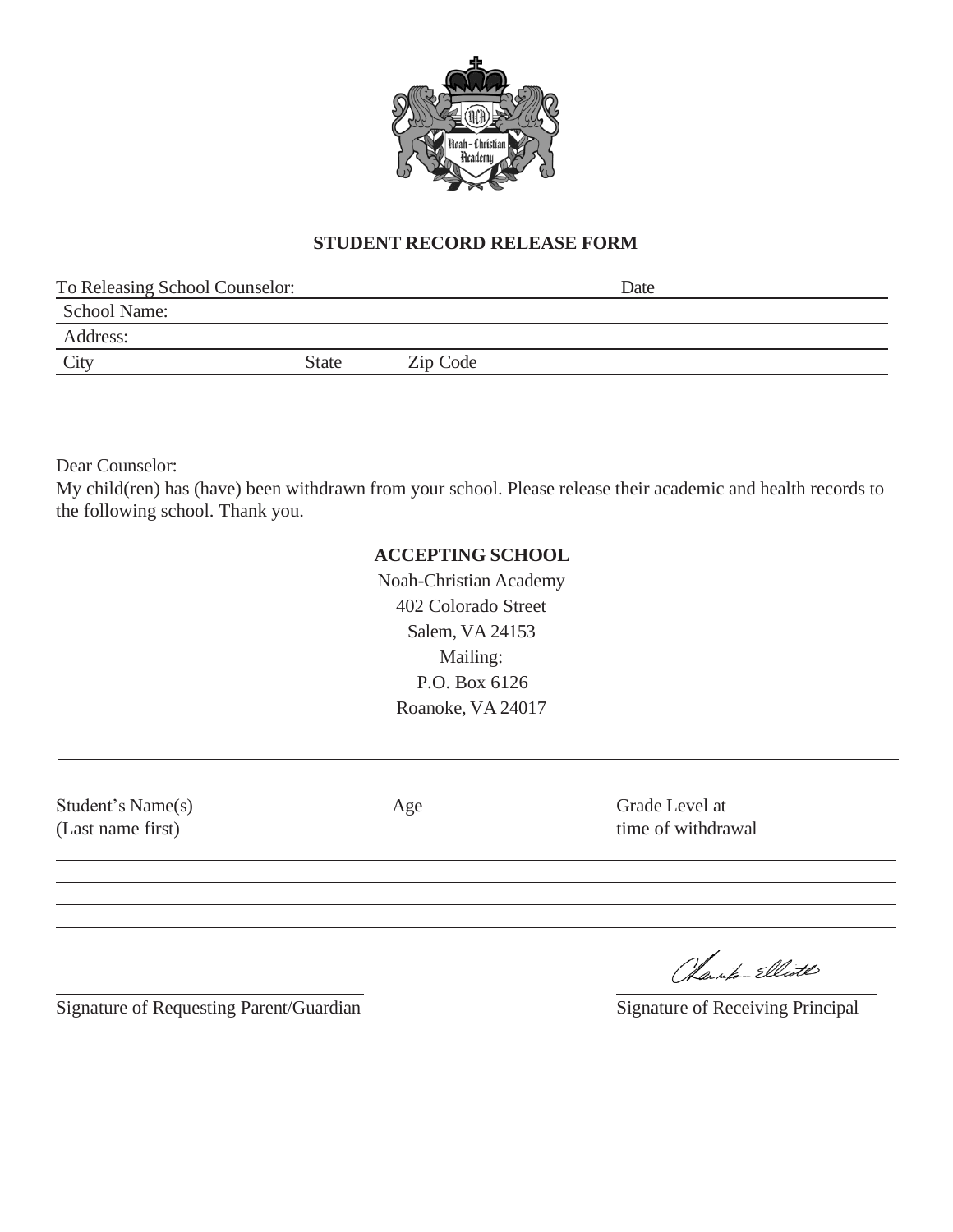

*Noah-Christian Academy* **Photo Release 2022-2023**

During the school year, we videotape and take photos of the children in the classroom. The tapes and photos may be used for bulletin boards, classroom crafts, group pictures and special activities, parent review, research and educational purposes, press releases, and/or promotion of our program. Please check the appropriate section and sign below.

> I give permission for my child \_\_\_\_\_\_\_\_\_\_\_\_\_\_\_\_\_\_\_\_\_\_\_\_ to be included in Name of Child

videotaping and photos to be used by Noah-Christian Academy.

I do not give permission for my child to be included

Name of Child in videotaping and photos to be used by Noah-Christian Academy for the following reason(s):

Parent Signature Date

## *Noah-Christian Academy* **Physical Education Authorization Form 2022-2023**

All students are REQUIRED to participate in PE unless there is a form signed by the student's doctor stating the reason why he/she cannot participate.

Student's Name Parent/Guardian Signature